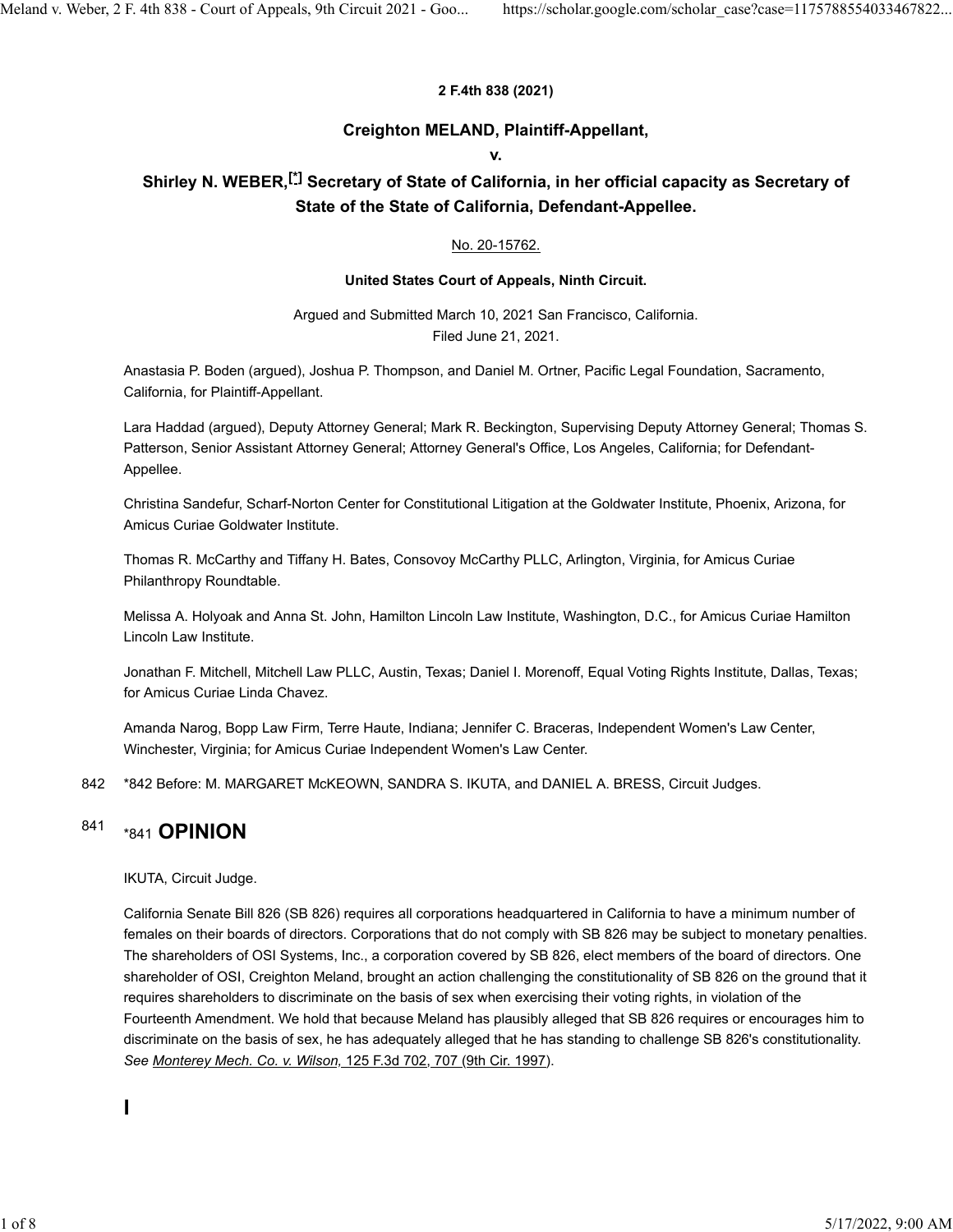# **A**

The California Legislature enacted SB 826 in 2018.<sup>[\[1\]](https://scholar.google.com/scholar_case?case=1175788554033467822&q=Mehland+v+Weber&hl=en&as_sdt=2003#[2])</sup> According to the legislative findings, "[i]f measures are not taken to proactively increase the numbers of women serving on corporate boards, studies have shown that it will take decades, as many as 40 or 50 years, to achieve gender parity among directors." S.B. 826(1)(f), 2017-2018 Leg., Reg. Sess. (Cal. 2018). To address this, the California Legislature mandated that public corporations with principal executive offices located in California appoint a certain number of female directors to their boards. SB 826 defines a "female" as "an individual who self-identifies her gender as a woman, without regard to the individual's designated sex at birth." Cal. Corp. Code § 301.3(f)(1).

By the end of 2019, a covered corporation must have "a minimum of one female director on its board." *Id.* § 301.3(a). By the end of 2021, any covered corporation with six or more directors must have at least three female directors, any covered corporation with five directors must have at least two female directors, and any covered corporation with four or fewer directors must have at least one female director. *Id.* § 301.3(b)(1)-(3). SB 826 also imposes reporting requirements, including requiring the Secretary of State to publish reports showing which corporations are in compliance with the law. *Id.* § 301.3(d)(1).

To enforce SB 826, the law authorizes the Secretary of State to impose fines for violations, ranging from \$100,000 to \$300,000 per violation. *Id.* § 301.3(e)(1)(A)-(C). Each director seat required to be held by a female, which is not held by a female, counts as a violation. *Id.* § 301.3(e)(2). To date, the Secretary of State has not enacted regulations or imposed fines.

# **B**

[843](https://scholar.google.com/scholar_case?case=1175788554033467822&q=Mehland+v+Weber&hl=en&as_sdt=2003#p843)

Creighton Meland, Jr. is a shareholder of OSI Systems, Inc. (OSI). Because OSI is a publicly traded company with headquarters in California, it is subject to SB 826. The shareholders of OSI, including Meland, are responsible for selecting the corporation's directors by voting for directors at annual meetings. *See, e.g., id.* [\\*843](https://scholar.google.com/scholar_case?case=1175788554033467822&q=Mehland+v+Weber&hl=en&as_sdt=2003#p843) § 600(b). OSI's nominating committee, as well as individual shareholders or groups of shareholders, may recommend candidates or submit names of candidates for election to OSI's board of directors. To become a member of OSI's board, however, a candidate must receive a plurality of shareholder votes.

In November 2019, Meland sued California's Secretary of State, alleging that SB 826 discriminates on the basis of sex in violation of the Equal Protection Clause of the Fourteenth Amendment and "seeks to force shareholders to perpetuate sex-based discrimination." The complaint alleged that because OSI had seven male board members, SB 826 required OSI to add one female board member by the end of 2019 and two additional female board members by the end of 2021. The complaint also alleged that Meland intended to vote on board-member nominees in the December 2019 annual shareholder meeting and at subsequent meetings. Meland sought declaratory relief, injunctive relief, and attorneys' fees and costs.

At the December 2019 annual shareholder meeting, OSI shareholders elected a female to fill a vacant board-member seat. The state then moved to dismiss Meland's complaint for lack of Article III standing. The district court granted the state's motion, reasoning that Meland had not suffered an injury in fact, because SB 826 imposed requirements and potential penalties on corporations, not shareholders. Moreover, the district court held that SB 826 did not prevent Meland from voting for a male director. And the district court concluded that, even assuming Meland had established an individualized injury, his injury was not actual or imminent, because OSI was in compliance with SB 826. Finally, the district court held that Meland did not have prudential shareholder standing, because he had not suffered a direct injury separate from any injury to OSI. Meland timely appealed.

# **C**

The district court had jurisdiction under 28 U.S.C. § 1331. We have jurisdiction under 28 U.S.C. § 1291. We "review de novo an order granting a motion to dismiss for lack of standing under Federal Rule of Civil Procedure 12(b)(1) and construe all material allegations of fact in the complaint in favor of the plaintiff." *[Southcentral Found. v. Alaska Native](https://scholar.google.com/scholar_case?case=15106153134968947926&q=Mehland+v+Weber&hl=en&as_sdt=2003)*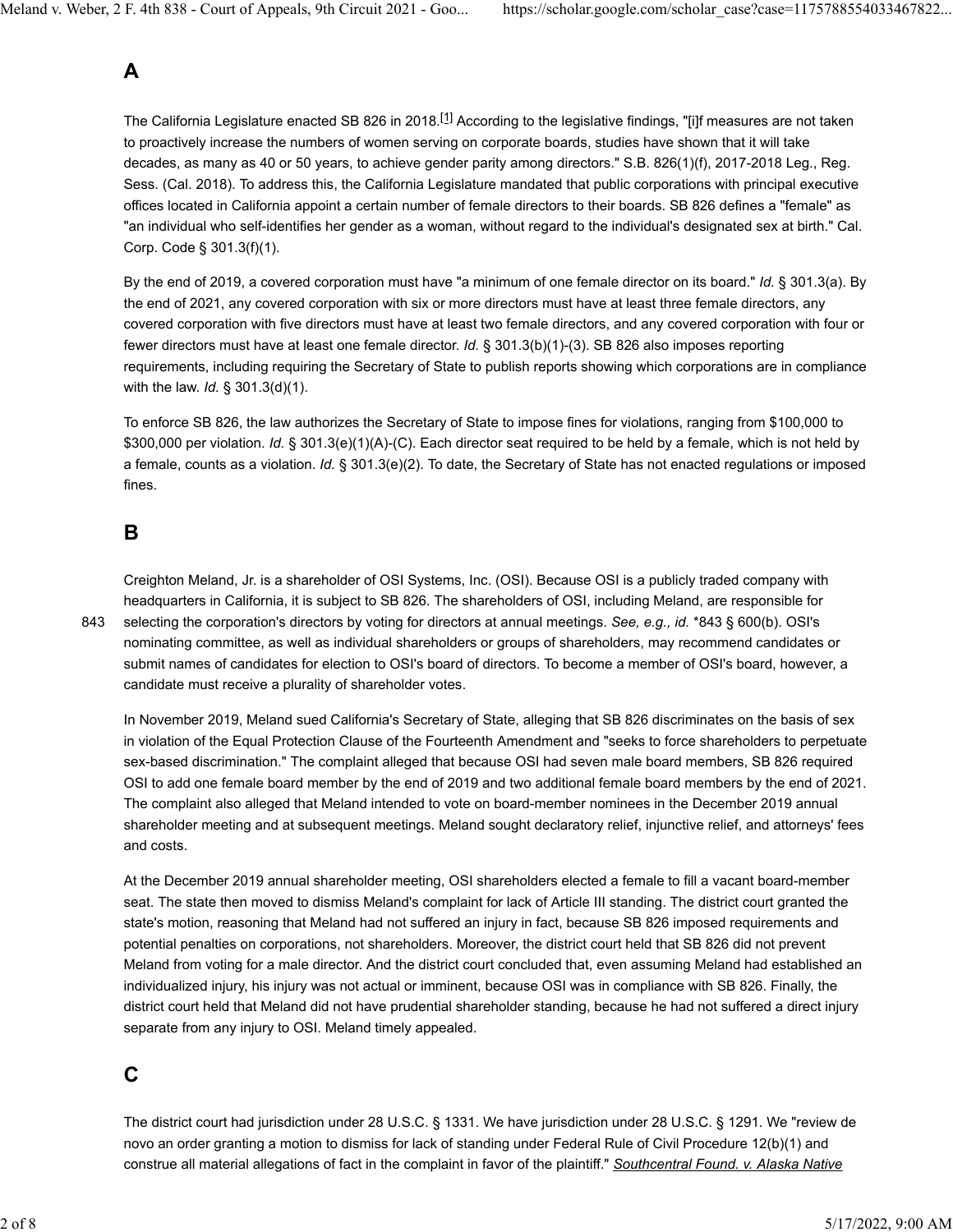*[Tribal Health Consortium,](https://scholar.google.com/scholar_case?case=15106153134968947926&q=Mehland+v+Weber&hl=en&as_sdt=2003)* [983 F.3d 411, 416-17 \(9th Cir. 2020\).](https://scholar.google.com/scholar_case?case=15106153134968947926&q=Mehland+v+Weber&hl=en&as_sdt=2003) "The party invoking federal jurisdiction bears the burden of establishing" the elements of standing, and "each element must be supported in the same way as any other matter on which the plaintiff bears the burden of proof, *i.e.,* with the manner and degree of evidence required at the successive stages of the litigation." *[Lujan v. Defs. of Wildlife,](https://scholar.google.com/scholar_case?case=10150124802357408838&q=Mehland+v+Weber&hl=en&as_sdt=2003)* [504 U.S. 555, 561, 112 S.Ct. 2130, 119 L.Ed.2d 351 \(1992\).](https://scholar.google.com/scholar_case?case=10150124802357408838&q=Mehland+v+Weber&hl=en&as_sdt=2003) On a motion to dismiss, "general factual allegations of injury resulting from the defendant's conduct may suffice." *Id.* In its motion to dismiss Meland's complaint under Rule 12(b)(1), the state made a facial challenge, meaning it "accept[ed] the truth of the plaintiff's allegations but assert[ed] that they are insufficient on their face to invoke federal jurisdiction." *[Leite](https://scholar.google.com/scholar_case?case=12014125675267823255&q=Mehland+v+Weber&hl=en&as_sdt=2003) [v. Crane Co.,](https://scholar.google.com/scholar_case?case=12014125675267823255&q=Mehland+v+Weber&hl=en&as_sdt=2003)* [749 F.3d 1117, 1121 \(9th Cir. 2014\)](https://scholar.google.com/scholar_case?case=12014125675267823255&q=Mehland+v+Weber&hl=en&as_sdt=2003) (cleaned up).

### **II**

# **A**

[844](https://scholar.google.com/scholar_case?case=1175788554033467822&q=Mehland+v+Weber&hl=en&as_sdt=2003#p844)

The key question before us is whether Meland has adequately alleged that he has Article III standing to challenge the constitutionality of SB 826. To have standing, the party invoking federal jurisdiction must allege "a case or controversy within the meaning of Art. III of the [\\*844](https://scholar.google.com/scholar_case?case=1175788554033467822&q=Mehland+v+Weber&hl=en&as_sdt=2003#p844) Constitution." *[Babbitt v. United Farm Workers Nat'l Union,](https://scholar.google.com/scholar_case?case=10534878886270939493&q=Mehland+v+Weber&hl=en&as_sdt=2003)* [442 U.S. 289, 297,](https://scholar.google.com/scholar_case?case=10534878886270939493&q=Mehland+v+Weber&hl=en&as_sdt=2003) [99 S.Ct. 2301, 60 L.Ed.2d 895 \(1979\).](https://scholar.google.com/scholar_case?case=10534878886270939493&q=Mehland+v+Weber&hl=en&as_sdt=2003)

Here, Meland bears the burden of establishing the three "irreducible" elements of Article III standing. *[Lujan,](https://scholar.google.com/scholar_case?case=10150124802357408838&q=Mehland+v+Weber&hl=en&as_sdt=2003)* [504 U.S. at](https://scholar.google.com/scholar_case?case=10150124802357408838&q=Mehland+v+Weber&hl=en&as_sdt=2003) [560, 112 S.Ct. 2130.](https://scholar.google.com/scholar_case?case=10150124802357408838&q=Mehland+v+Weber&hl=en&as_sdt=2003) The "first and foremost of standing's three elements," and the only element at issue here, is that the plaintiff has suffered "an injury in fact." *[Spokeo, Inc. v. Robins,](https://scholar.google.com/scholar_case?case=11810453531811593153&q=Mehland+v+Weber&hl=en&as_sdt=2003)* [578 U.S. 330, 136 S. Ct. 1540, 1547, 194 L.Ed.2d](https://scholar.google.com/scholar_case?case=11810453531811593153&q=Mehland+v+Weber&hl=en&as_sdt=2003) [635 \(2016\)](https://scholar.google.com/scholar_case?case=11810453531811593153&q=Mehland+v+Weber&hl=en&as_sdt=2003) (cleaned up). An injury in fact is "an invasion of a legally protected interest which is (a) concrete and particularized and (b) actual or imminent, not conjectural or hypothetical." *[Lujan,](https://scholar.google.com/scholar_case?case=10150124802357408838&q=Mehland+v+Weber&hl=en&as_sdt=2003)* [504 U.S. at 560, 112 S.Ct. 2130](https://scholar.google.com/scholar_case?case=10150124802357408838&q=Mehland+v+Weber&hl=en&as_sdt=2003) (cleaned up). For an injury to be actual or imminent, the "threatened injury must be certainly impending." *[Clapper v.](https://scholar.google.com/scholar_case?case=9506466268528575986&q=Mehland+v+Weber&hl=en&as_sdt=2003) [Amnesty Int'l USA,](https://scholar.google.com/scholar_case?case=9506466268528575986&q=Mehland+v+Weber&hl=en&as_sdt=2003)* [568 U.S. 398, 409, 133 S.Ct. 1138, 185 L.Ed.2d 264 \(2013\)](https://scholar.google.com/scholar_case?case=9506466268528575986&q=Mehland+v+Weber&hl=en&as_sdt=2003) (cleaned up). "Allegations of possible future injury are not sufficient." *Id.* (cleaned up).

To confer standing under Article III, an injury in fact must "affect the plaintiff in a personal and individual way," *[Spokeo,](https://scholar.google.com/scholar_case?case=11810453531811593153&q=Mehland+v+Weber&hl=en&as_sdt=2003)* [136 S. Ct. at 1548](https://scholar.google.com/scholar_case?case=11810453531811593153&q=Mehland+v+Weber&hl=en&as_sdt=2003) (citation omitted), that is beyond "the psychological consequence presumably produced by observation of conduct with which one disagrees," *[Valley Forge Christian Coll. v. Ams. United for Separation of Church](https://scholar.google.com/scholar_case?case=13913313270799853308&q=Mehland+v+Weber&hl=en&as_sdt=2003) [& State, Inc.,](https://scholar.google.com/scholar_case?case=13913313270799853308&q=Mehland+v+Weber&hl=en&as_sdt=2003)* [454 U.S. 464, 485, 102 S.Ct. 752, 70 L.Ed.2d 700 \(1982\).](https://scholar.google.com/scholar_case?case=13913313270799853308&q=Mehland+v+Weber&hl=en&as_sdt=2003) Although this means that an "abstract, generalized grievance" is insufficient to confer standing, *[Buono v. Norton,](https://scholar.google.com/scholar_case?case=11945940996651681785&q=Mehland+v+Weber&hl=en&as_sdt=2003)* [371 F.3d 543, 547 \(9th Cir. 2004\),](https://scholar.google.com/scholar_case?case=11945940996651681785&q=Mehland+v+Weber&hl=en&as_sdt=2003) a person may suffer a concrete, personalized injury stemming from noneconomic harm, *[Ass'n of Data Processing Serv. Orgs.,](https://scholar.google.com/scholar_case?case=3476651820874552239&q=Mehland+v+Weber&hl=en&as_sdt=2003) [Inc. v. Camp,](https://scholar.google.com/scholar_case?case=3476651820874552239&q=Mehland+v+Weber&hl=en&as_sdt=2003)* [397 U.S. 150, 154, 90 S.Ct. 827, 25 L.Ed.2d 184 \(1970\);](https://scholar.google.com/scholar_case?case=3476651820874552239&q=Mehland+v+Weber&hl=en&as_sdt=2003) *see also [Valley Forge,](https://scholar.google.com/scholar_case?case=13913313270799853308&q=Mehland+v+Weber&hl=en&as_sdt=2003)* [454 U.S. at 486, 102 S.Ct.](https://scholar.google.com/scholar_case?case=13913313270799853308&q=Mehland+v+Weber&hl=en&as_sdt=2003) [752](https://scholar.google.com/scholar_case?case=13913313270799853308&q=Mehland+v+Weber&hl=en&as_sdt=2003) ("[W]e do not retreat from our earlier holdings that standing may be predicated on noneconomic injury.").

Consistent with these standing principles, we have long held that "[a] person required by the government to discriminate by ethnicity or sex against others has standing to challenge the validity of the requirement, even though the government does not discriminate against him." *[Monterey Mech.,](https://scholar.google.com/scholar_case?case=10083379940871331465&q=Mehland+v+Weber&hl=en&as_sdt=2003)* [125 F.3d at 707.](https://scholar.google.com/scholar_case?case=10083379940871331465&q=Mehland+v+Weber&hl=en&as_sdt=2003) In *Monterey Mechanical,* a contractor submitted the low bid on a construction project for a state university. *Id.* at 704. Despite submitting the low bid, the contractor did not get the job, because it did not comply with a state statute requiring general contractors "to subcontract percentages of the work to minority, women, and disabled veteran owned subcontractors, or demonstrate good faith efforts to do so." *Id.* The contractor sued the university's trustees on the ground that the statute violated the Equal Protection Clause. *Id.* at 705. We held that the contractor had standing because, among other reasons, a plaintiff suffers a personal injury sufficient to confer standing when the government "requires or encourages" the plaintiff to discriminate against others. *Id.* at 707. Because "Americans view ethnic or sex discrimination as `odious,'" *id.* (citing *[Adarand Constructors, Inc. v.](https://scholar.google.com/scholar_case?case=2147006255844490323&q=Mehland+v+Weber&hl=en&as_sdt=2003) [Pena,](https://scholar.google.com/scholar_case?case=2147006255844490323&q=Mehland+v+Weber&hl=en&as_sdt=2003)* [515 U.S. 200, 214, 115 S.Ct. 2097, 132 L.Ed.2d 158 \(1995\)\)](https://scholar.google.com/scholar_case?case=2147006255844490323&q=Mehland+v+Weber&hl=en&as_sdt=2003), and because "discrimination is wrong even if the beneficiaries are members of groups whose fortunes we would like to advance," we concluded that a plaintiff "is hurt by a law requiring it to discriminate, or try to discriminate, against others on the basis of their ethnicity or sex," *id.* at 707-08.

We have subsequently relied on *Monterey Mechanical*'s determination that a person required or encouraged to discriminate on the basis of a protected class, "even if the beneficiaries [of the discrimination] are [\\*845](https://scholar.google.com/scholar_case?case=1175788554033467822&q=Mehland+v+Weber&hl=en&as_sdt=2003#p845) members of groups whose fortunes we would like to advance," *id.* at 708, has suffered a direct personal injury sufficient to confer [845](https://scholar.google.com/scholar_case?case=1175788554033467822&q=Mehland+v+Weber&hl=en&as_sdt=2003#p845)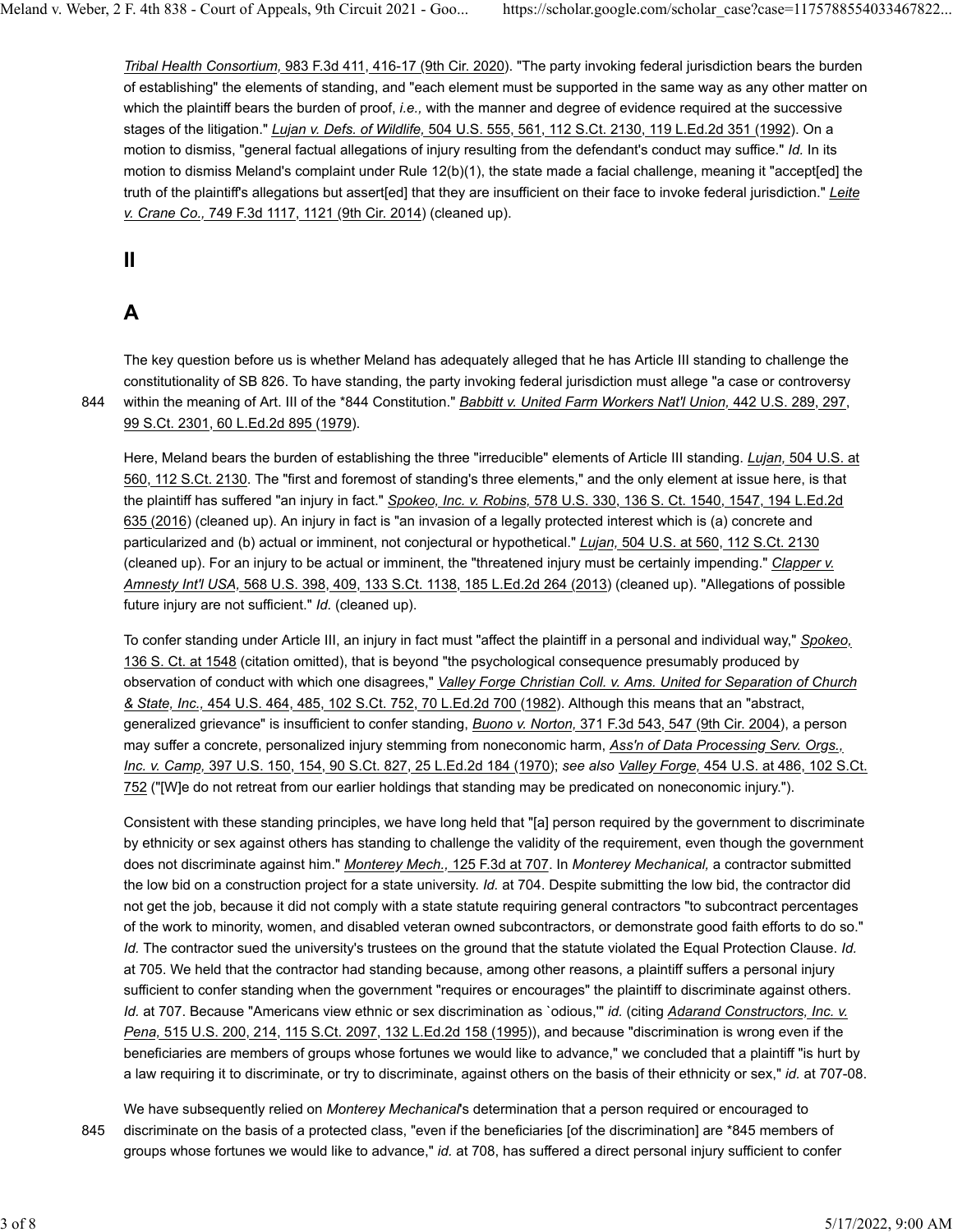standing. In *RK Ventures, Inc. v. City of Seattle,* for example, we held that the principal owners and shareholders of a corporation that owned a nightclub had standing to sue Seattle because, among other reasons, Seattle's "efforts were aimed at forcing [them] to discriminate against members of [a] protected class." 307 F.3d 1045, 1056-57 (9th Cir. 2002); *see also [Columbia Basin Apartment Ass'n v. City of Pasco,](https://scholar.google.com/scholar_case?case=13985764233735638815&q=Mehland+v+Weber&hl=en&as_sdt=2003)* [268 F.3d 791, 797-98 \(9th Cir. 2001\)](https://scholar.google.com/scholar_case?case=13985764233735638815&q=Mehland+v+Weber&hl=en&as_sdt=2003) (holding that landlords had standing to challenge a city ordinance that allegedly compelled them to violate their tenants' Fourth Amendment rights).

Other circuits have cited *Monterey Mechanical* with approval. *See, e.g., [Safeco Ins. Co. of Am. v. City of White House,](https://scholar.google.com/scholar_case?case=6913614132875511380&q=Mehland+v+Weber&hl=en&as_sdt=2003) [Tenn.,](https://scholar.google.com/scholar_case?case=6913614132875511380&q=Mehland+v+Weber&hl=en&as_sdt=2003)* [191 F.3d 675, 689 \(6th Cir. 1999\)](https://scholar.google.com/scholar_case?case=6913614132875511380&q=Mehland+v+Weber&hl=en&as_sdt=2003) (quoting *Monterey Mechanical* for the proposition that "[a] person required by the government to discriminate by ethnicity or sex against others has standing to challenge the validity of the requirement, even though the government does not discriminate against him"); *[Lutheran Church-Mo. Synod v. FCC,](https://scholar.google.com/scholar_case?case=6926955270060929067&q=Mehland+v+Weber&hl=en&as_sdt=2003)* [141](https://scholar.google.com/scholar_case?case=6926955270060929067&q=Mehland+v+Weber&hl=en&as_sdt=2003) [F.3d 344, 350 \(D.C. Cir. 1998\)](https://scholar.google.com/scholar_case?case=6926955270060929067&q=Mehland+v+Weber&hl=en&as_sdt=2003) (holding that "forced discrimination may itself be an injury" and quoting *Monterey Mechanical* for the proposition that "[a] person suffers injury in fact if the government requires or encourages as a condition of granting him a benefit that he discriminate against others based on their race or sex").

Therefore, if Meland's allegations that SB 826 "requires or encourages" him to discriminate on the basis of sex are plausible, then he has suffered a concrete personal injury sufficient to confer Article III standing.

# **B**

California claims that Meland's allegations are not plausible, primarily because corporations, not their shareholders, are the objects of SB 826. California points out that on its face, SB 826 imposes requirements on specified corporations, not on shareholders. Therefore, California argues, Meland has not suffered a concrete, personal injury.

We disagree, because shareholders are one of the objects of SB 826 and therefore have standing to challenge it. In determining whether a plaintiff is the object of a government enactment, courts consider the purpose of the government enactment and its practical effect. For instance, where a rule had the practical effect of requiring truck drivers to install onboard devices that would monitor their conduct, the Seventh Circuit concluded that the truck drivers had standing to challenge the rule, even though on its face the rule regulated only motor carriers. *[Owner-Operator Indep. Drivers Ass'n](https://scholar.google.com/scholar_case?case=17394335287052123841&q=Mehland+v+Weber&hl=en&as_sdt=2003) [v. Fed. Motor Carrier Safety Admin.,](https://scholar.google.com/scholar_case?case=17394335287052123841&q=Mehland+v+Weber&hl=en&as_sdt=2003)* [656 F.3d 580, 585-86 \(7th Cir. 2011\);](https://scholar.google.com/scholar_case?case=17394335287052123841&q=Mehland+v+Weber&hl=en&as_sdt=2003) *see also [Stilwell v. Office of Thrift](https://scholar.google.com/scholar_case?case=14278478985899087784&q=Mehland+v+Weber&hl=en&as_sdt=2003) [Supervision,](https://scholar.google.com/scholar_case?case=14278478985899087784&q=Mehland+v+Weber&hl=en&as_sdt=2003)* [569 F.3d 514, 519 \(D.C. Cir.2009\)](https://scholar.google.com/scholar_case?case=14278478985899087784&q=Mehland+v+Weber&hl=en&as_sdt=2003) (holding that "when an agency adopts a rule with the purpose and substantially probable effect" of hindering a particular party, that party "ordinarily will have standing to challenge the rule"). When a plaintiff is the actual object of the government's regulation, then "there is ordinarily little question that the action or inaction has caused him injury," *[Lujan,](https://scholar.google.com/scholar_case?case=10150124802357408838&q=Mehland+v+Weber&hl=en&as_sdt=2003)* [504 U.S. at 561-62, 112 S.Ct. 2130,](https://scholar.google.com/scholar_case?case=10150124802357408838&q=Mehland+v+Weber&hl=en&as_sdt=2003) regardless whether the regulation identifies the plaintiff by name.

Here, corporate shareholders are an object of SB 826. As a general rule, shareholders are responsible for electing directors at their annual meetings. *E.g.,* Cal. Corp. Code §§ 301(a), 600(b). OSI is no exception. Thus, the only way a person [\\*846](https://scholar.google.com/scholar_case?case=1175788554033467822&q=Mehland+v+Weber&hl=en&as_sdt=2003#p846) can be elected to OSI's board is if a plurality of shareholders vote in favor of the nominee at an annual shareholder meeting. OSI itself has no authority to elect its own board members. For SB 826 to hasten the achievement of gender parity — or indeed, for SB 826 to have any effect at all — it must therefore compel shareholders to act. Accordingly, the California Legislature necessarily intended for SB 826 to require (or at least encourage) shareholders to vote in a manner that would achieve this goal. [846](https://scholar.google.com/scholar_case?case=1175788554033467822&q=Mehland+v+Weber&hl=en&as_sdt=2003#p846)

California next argues that even if shareholders must act to nominate directors, nothing in SB 826 requires any individual shareholder to vote for a female nominee.<sup>[\[2\]](https://scholar.google.com/scholar_case?case=1175788554033467822&q=Mehland+v+Weber&hl=en&as_sdt=2003#[3])</sup> This argument fails, because SB 826 necessarily requires or encourages individual shareholders to vote for female board members. A reasonable shareholder deciding how to vote could not assume that other shareholders would vote to elect the requisite number of female board members. Therefore, each shareholder would understand that a failure to vote for a female would contribute to the risk of putting the corporation in violation of state law and exposing it to sanctions. At a minimum, therefore, SB 826 would encourage a reasonable shareholder to vote in a way that would support corporate compliance with legal requirements. Indeed, the California Legislature must have concluded that SB 826 would have such an effect on individual shareholders; otherwise, if each individual shareholder felt free to vote for a male board member, SB 826 could not achieve its goal of reaching gender parity. And the legislative conclusion that most shareholders would comply with SB 826's mandate was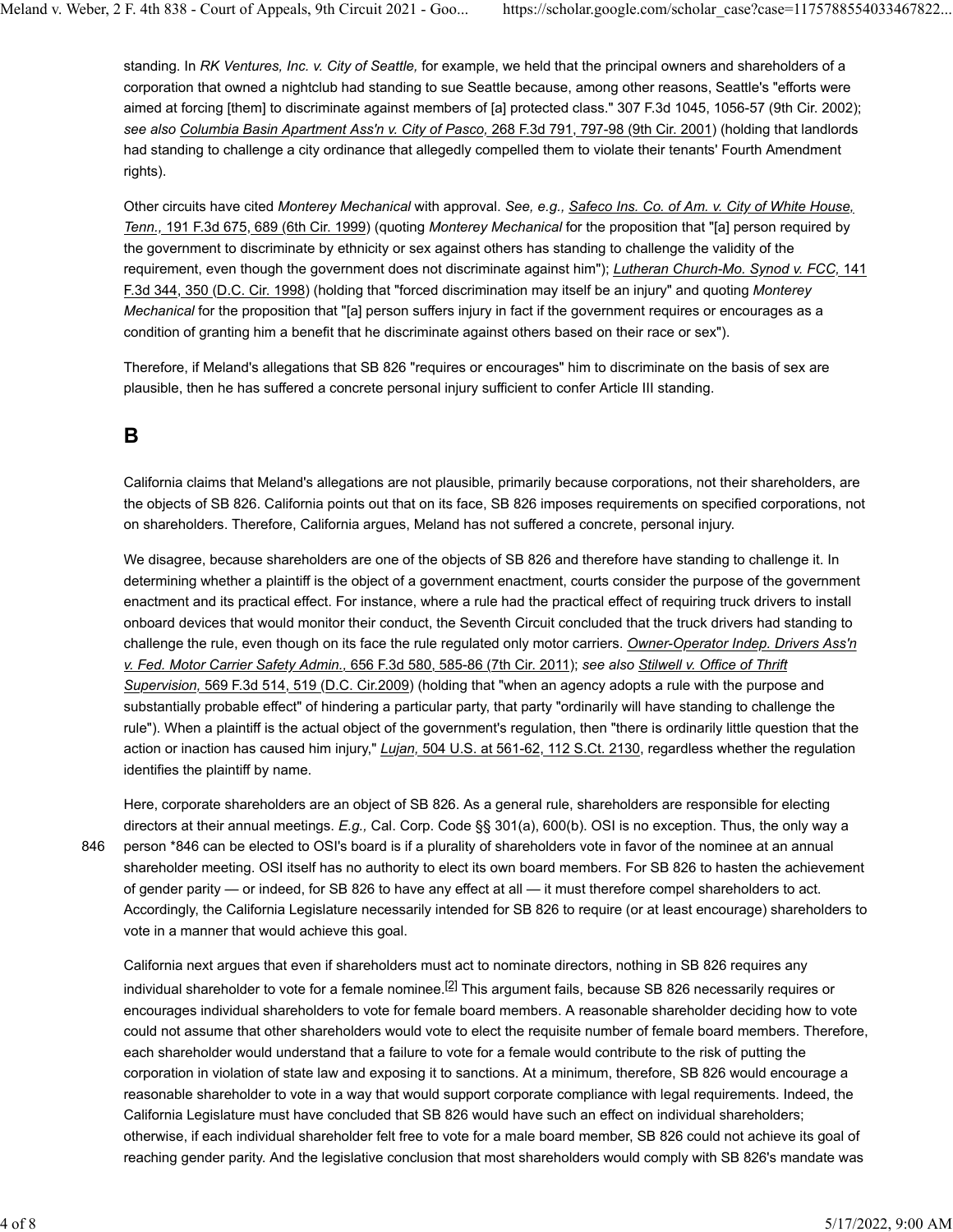reasonable, as early results have shown.<sup>[3]</sup> In short, "it strikes us as odd that" the California Legislature enacted coercive legislation to achieve gender parity, "but at the same time it is asserting that these rules are not meant to change [any shareholder's] immediate behavior enough to confer standing to challenge" the law. *[Owner-Operator Indep.](https://scholar.google.com/scholar_case?case=17394335287052123841&q=Mehland+v+Weber&hl=en&as_sdt=2003) [Drivers Ass'n, Inc.,](https://scholar.google.com/scholar_case?case=17394335287052123841&q=Mehland+v+Weber&hl=en&as_sdt=2003)* [656 F.3d at 586.](https://scholar.google.com/scholar_case?case=17394335287052123841&q=Mehland+v+Weber&hl=en&as_sdt=2003)

California's argument that SB 826 does not require a shareholder to discriminate, because the law does not impose monetary sanctions directly on shareholders, also fails. A law may require or encourage action whether or not it imposes a monetary sanction for noncompliance. Indeed, "it would strain credulity" to hold that a government enactment requiring

a [\\*847](https://scholar.google.com/scholar_case?case=1175788554033467822&q=Mehland+v+Weber&hl=en&as_sdt=2003#p847) regulated entity to change its practices "does not require action immediately enough to constitute an injury-infact," whether or not a monetary sanction is imposed. *[Texas v. Equal Emp. Opportunity Comm'n,](https://scholar.google.com/scholar_case?case=2953346426788772543&q=Mehland+v+Weber&hl=en&as_sdt=2003)* [933 F.3d 433, 448 \(5th](https://scholar.google.com/scholar_case?case=2953346426788772543&q=Mehland+v+Weber&hl=en&as_sdt=2003) [Cir. 2019\).](https://scholar.google.com/scholar_case?case=2953346426788772543&q=Mehland+v+Weber&hl=en&as_sdt=2003) Again, the state Legislature must have concluded that imposing sanctions on corporations would require—or at least encourage—shareholders to vote for female nominees; otherwise, the enactment would have been futile. One reason imposing monetary sanctions on a corporation may coerce shareholders is because such sanctions affect a shareholder's ownership interest in the corporation. *See [Franchise Tax Bd. of Cal. v. Alcan Aluminium Ltd.,](https://scholar.google.com/scholar_case?case=13650446186948762649&q=Mehland+v+Weber&hl=en&as_sdt=2003)* [493 U.S.](https://scholar.google.com/scholar_case?case=13650446186948762649&q=Mehland+v+Weber&hl=en&as_sdt=2003) [331, 336, 110 S.Ct. 661, 107 L.Ed.2d 696 \(1990\)](https://scholar.google.com/scholar_case?case=13650446186948762649&q=Mehland+v+Weber&hl=en&as_sdt=2003) (holding that parent corporations (i.e., shareholders) may have Article III standing to challenge taxes imposed on subsidiaries, because "[i]f those taxes are higher than the law of the land allows, that method threatens to cause actual financial injury" to the shareholders "by illegally reducing the return on their investments [in the subsidiaries] and by lowering the value of their stockholdings").<sup>[\[4\]](https://scholar.google.com/scholar_case?case=1175788554033467822&q=Mehland+v+Weber&hl=en&as_sdt=2003#[5])</sup> [847](https://scholar.google.com/scholar_case?case=1175788554033467822&q=Mehland+v+Weber&hl=en&as_sdt=2003#p847)

We conclude that as a shareholder of OSI, Meland is subject to the coercive effect of SB 826. In order to keep OSI in compliance with California law and avoid potential monetary sanctions (and alleged public shaming), Meland has alleged that he is required or encouraged to make discriminatory decisions in voting for board members. *See [Monterey](https://scholar.google.com/scholar_case?case=10083379940871331465&q=Mehland+v+Weber&hl=en&as_sdt=2003) [Mech.,](https://scholar.google.com/scholar_case?case=10083379940871331465&q=Mehland+v+Weber&hl=en&as_sdt=2003)* [125 F.3d at 707.](https://scholar.google.com/scholar_case?case=10083379940871331465&q=Mehland+v+Weber&hl=en&as_sdt=2003) As Meland put it in his complaint, if SB 826 is declared unconstitutional and the state is enjoined from enforcing it, then Meland "would no longer have to worry that he might subject OSI to fines unless he considers sex when selecting a board member." Alleging this kind of injury is "all that is required for Article III standing." *[Alcan](https://scholar.google.com/scholar_case?case=13650446186948762649&q=Mehland+v+Weber&hl=en&as_sdt=2003) [Aluminium Ltd.,](https://scholar.google.com/scholar_case?case=13650446186948762649&q=Mehland+v+Weber&hl=en&as_sdt=2003)* [493 U.S. at 336, 110 S.Ct. 661.](https://scholar.google.com/scholar_case?case=13650446186948762649&q=Mehland+v+Weber&hl=en&as_sdt=2003) Therefore, construing "all material allegations of fact in the complaint in favor of the plaintiff," *[Southcentral Found.,](https://scholar.google.com/scholar_case?case=15106153134968947926&q=Mehland+v+Weber&hl=en&as_sdt=2003)* [983 F.3d at 416-17,](https://scholar.google.com/scholar_case?case=15106153134968947926&q=Mehland+v+Weber&hl=en&as_sdt=2003) we hold that Meland has adequately alleged that he has Article III standing here.

### **III**

We now turn to California's argument that Meland's § 1983 claim was properly dismissed because, under state law, he has brought a derivative shareholder claim and lacks prudential standing as a matter of federal law.

Under the Supreme Court's prudential standing rule, a "plaintiff generally must assert his own legal rights and interests, and cannot rest his claim to relief on the legal rights or interests of third parties." *[Alcan Aluminium Ltd.,](https://scholar.google.com/scholar_case?case=13650446186948762649&q=Mehland+v+Weber&hl=en&as_sdt=2003)* [493 U.S. at 336,](https://scholar.google.com/scholar_case?case=13650446186948762649&q=Mehland+v+Weber&hl=en&as_sdt=2003) [110 S.Ct. 661](https://scholar.google.com/scholar_case?case=13650446186948762649&q=Mehland+v+Weber&hl=en&as_sdt=2003) (quoting *[Warth v. Seldin,](https://scholar.google.com/scholar_case?case=1789581117125093979&q=Mehland+v+Weber&hl=en&as_sdt=2003)* [422 U.S. 490, 499, 95 S.Ct. 2197, 45 L.Ed.2d 343 \(1975\)\)](https://scholar.google.com/scholar_case?case=1789581117125093979&q=Mehland+v+Weber&hl=en&as_sdt=2003).[\[5\]](https://scholar.google.com/scholar_case?case=1175788554033467822&q=Mehland+v+Weber&hl=en&as_sdt=2003#[6]) In the corporate

context, "shareholders do not have standing to assert the claims of the corporation, unless [\\*848](https://scholar.google.com/scholar_case?case=1175788554033467822&q=Mehland+v+Weber&hl=en&as_sdt=2003#p848) they do so through derivative actions." *[Coto Settlement v. Eisenberg,](https://scholar.google.com/scholar_case?case=10687265265588285209&q=Mehland+v+Weber&hl=en&as_sdt=2003)* [593 F.3d 1031, 1037 \(9th Cir. 2010\).](https://scholar.google.com/scholar_case?case=10687265265588285209&q=Mehland+v+Weber&hl=en&as_sdt=2003) If a shareholder has "a direct, personal interest" in his cause of action, however, then the claim is not derivative and thus there are no prudential standing concerns. *[Alcan Aluminium Ltd.,](https://scholar.google.com/scholar_case?case=13650446186948762649&q=Mehland+v+Weber&hl=en&as_sdt=2003)* [493 U.S. at 336-37, 110 S.Ct. 661.](https://scholar.google.com/scholar_case?case=13650446186948762649&q=Mehland+v+Weber&hl=en&as_sdt=2003) [848](https://scholar.google.com/scholar_case?case=1175788554033467822&q=Mehland+v+Weber&hl=en&as_sdt=2003#p848)

To determine whether a plaintiff's claim is direct or derivative, we apply the law of the state of incorporation, *[Lapidus v.](https://scholar.google.com/scholar_case?case=3115593939624195441&q=Mehland+v+Weber&hl=en&as_sdt=2003) [Hecht,](https://scholar.google.com/scholar_case?case=3115593939624195441&q=Mehland+v+Weber&hl=en&as_sdt=2003)* [232 F.3d 679, 682 \(9th Cir. 2000\),](https://scholar.google.com/scholar_case?case=3115593939624195441&q=Mehland+v+Weber&hl=en&as_sdt=2003) because the "presumption that state law should be incorporated into federal common law is particularly strong" in the corporate context, *[Kamen v. Kemper Fin. Servs., Inc.,](https://scholar.google.com/scholar_case?case=9741317095414123475&q=Mehland+v+Weber&hl=en&as_sdt=2003)* [500 U.S. 90, 98, 111](https://scholar.google.com/scholar_case?case=9741317095414123475&q=Mehland+v+Weber&hl=en&as_sdt=2003) [S.Ct. 1711, 114 L.Ed.2d 152 \(1991\).](https://scholar.google.com/scholar_case?case=9741317095414123475&q=Mehland+v+Weber&hl=en&as_sdt=2003) OSI is incorporated in Delaware. Under Delaware law, whether an action is direct or derivative depends on "whether the stockholder has demonstrated that he or she has suffered an injury that is not dependent on an injury to the corporation." *[Tooley v. Donaldson, Lufkin & Jenrette, Inc.,](https://scholar.google.com/scholar_case?case=4373288006485001394&q=Mehland+v+Weber&hl=en&as_sdt=2003)* [845 A.2d 1031, 1036 \(Del.](https://scholar.google.com/scholar_case?case=4373288006485001394&q=Mehland+v+Weber&hl=en&as_sdt=2003) [2004\).](https://scholar.google.com/scholar_case?case=4373288006485001394&q=Mehland+v+Weber&hl=en&as_sdt=2003)

Meland's action is direct, and therefore he has prudential standing to bring his claims, because Meland alleges that he has been personally injured by an allegedly unconstitutional law. *See [Monterey Mech.,](https://scholar.google.com/scholar_case?case=10083379940871331465&q=Mehland+v+Weber&hl=en&as_sdt=2003)* [125 F.3d at 707.](https://scholar.google.com/scholar_case?case=10083379940871331465&q=Mehland+v+Weber&hl=en&as_sdt=2003) Meland asserts his own rights, not the rights of OSI, because he alleges that SB 826 requires or encourages him "to discriminate against other persons" in violation of the Fourteenth Amendment. *See id.* at 708. And the injury that Meland alleges is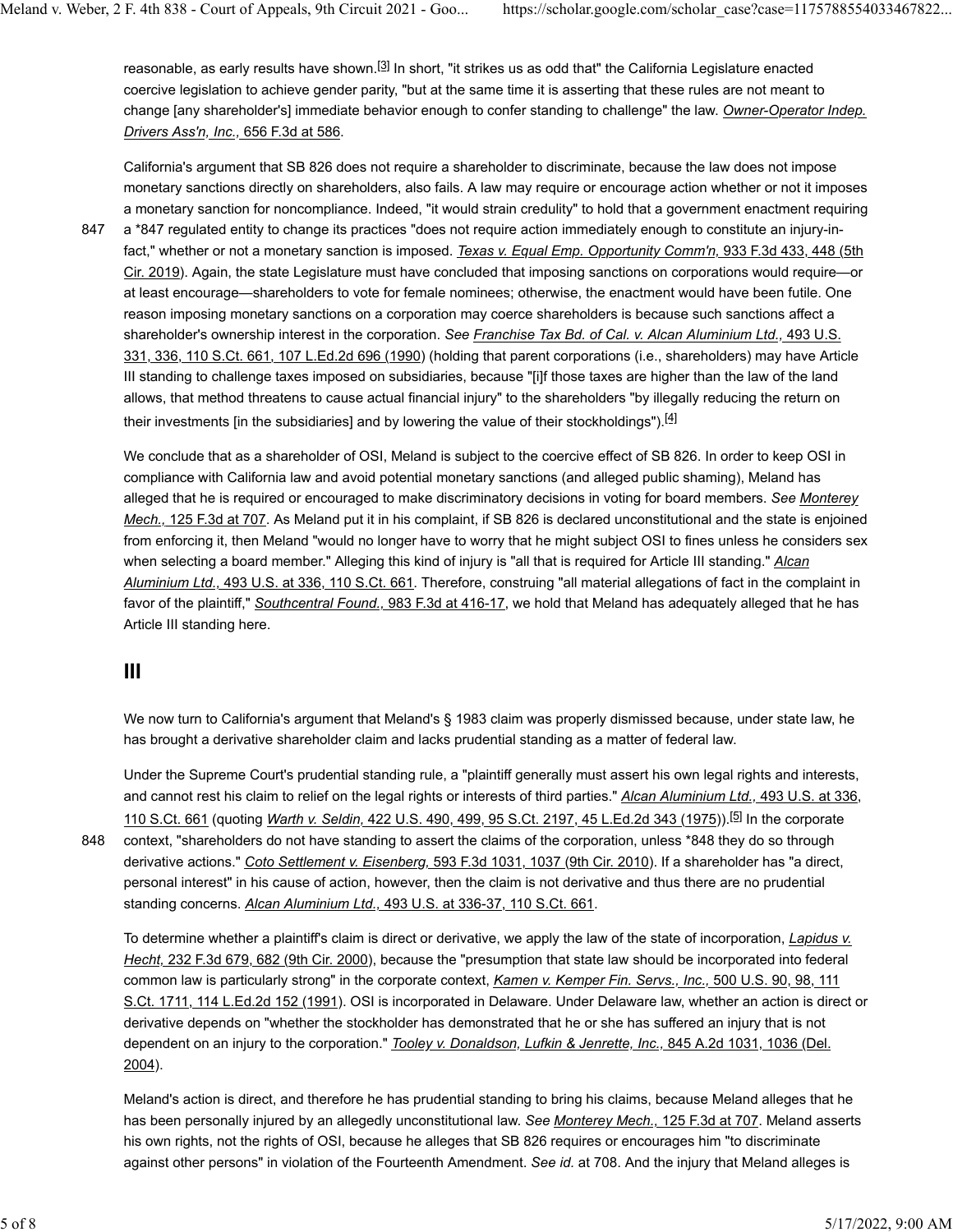not "dependent on an injury" to OSI, because Meland has not alleged an injury to OSI. In a similar context, we held that principal owners and shareholders who were compelled to discriminate on the basis of race had prudential standing to bring a § 1983 action raising Fourteenth Amendment claims (among others) on their own behalf. *See RK Ventures,* 307 F.3d at 1057.

The state claims that Meland lacks prudential standing because he is alleging a harm to OSI based on fines that may be imposed on OSI if OSI fails to comply with SB 826 in the future. But Meland's complaint does not allege that SB 826 violates the constitutional rights of OSI. Nor does Meland allege that OSI has been injured by SB 826. Rather, Meland alleges that SB 826 seeks to force him, as a shareholder, "to perpetuate sex-based discrimination." Thus, because Meland rests his right to relief on an injury to himself rather than OSI, his claim is direct rather than derivative, and there are no prudential standing concerns under federal or state law.[\[6\]](https://scholar.google.com/scholar_case?case=1175788554033467822&q=Mehland+v+Weber&hl=en&as_sdt=2003#[7]) *See [Tooley,](https://scholar.google.com/scholar_case?case=4373288006485001394&q=Mehland+v+Weber&hl=en&as_sdt=2003)* [845 A.2d at 1035-36.](https://scholar.google.com/scholar_case?case=4373288006485001394&q=Mehland+v+Weber&hl=en&as_sdt=2003)

## **IV**

[849](https://scholar.google.com/scholar_case?case=1175788554033467822&q=Mehland+v+Weber&hl=en&as_sdt=2003#p849)

Finally, we reject the state's alternative grounds for affirmance, not addressed by the district court, that this case is unripe and moot. "To qualify as a case fit for federal-court adjudication, an actual controversy must be extant at all stages of review, not merely at the time the complaint is filed." *[Arizonans for Official Eng. v. Arizona,](https://scholar.google.com/scholar_case?case=10948441452628753393&q=Mehland+v+Weber&hl=en&as_sdt=2003)* [520 U.S. 43, 67,](https://scholar.google.com/scholar_case?case=10948441452628753393&q=Mehland+v+Weber&hl=en&as_sdt=2003) [117 S.Ct. 1055, 137 L.Ed.2d 170 \(1997\)](https://scholar.google.com/scholar_case?case=10948441452628753393&q=Mehland+v+Weber&hl=en&as_sdt=2003) (citation and internal quotation marks omitted). Ripeness and mootness both consider whether a plaintiff meets this standing requirement at all points during the litigation; indeed, both have been referred to as "standing on a timeline." *[Thomas v. Anchorage Equal Rts. Comm'n,](https://scholar.google.com/scholar_case?case=682059900292004386&q=Mehland+v+Weber&hl=en&as_sdt=2003)* [220 F.3d 1134, 1138 \(9th Cir. 2000\)](https://scholar.google.com/scholar_case?case=682059900292004386&q=Mehland+v+Weber&hl=en&as_sdt=2003) [\(en banc\);](https://scholar.google.com/scholar_case?case=682059900292004386&q=Mehland+v+Weber&hl=en&as_sdt=2003) *see also [U.S. Parole Comm'n v. Geraghty,](https://scholar.google.com/scholar_case?case=8262208760572635338&q=Mehland+v+Weber&hl=en&as_sdt=2003)* [445 U.S. 388, 397, 100 S.Ct. 1202, 63 L.Ed.2d 479 \(1980\).](https://scholar.google.com/scholar_case?case=8262208760572635338&q=Mehland+v+Weber&hl=en&as_sdt=2003) "The central concern of the ripeness inquiry [\\*849](https://scholar.google.com/scholar_case?case=1175788554033467822&q=Mehland+v+Weber&hl=en&as_sdt=2003#p849) is whether the case involves uncertain or contingent future events that may not occur as anticipated, or indeed may not occur at all." *[Richardson v. City & County of Honolulu,](https://scholar.google.com/scholar_case?case=10023095650007630671&q=Mehland+v+Weber&hl=en&as_sdt=2003)* [124 F.3d 1150, 1160](https://scholar.google.com/scholar_case?case=10023095650007630671&q=Mehland+v+Weber&hl=en&as_sdt=2003) [\(9th Cir. 1997\)](https://scholar.google.com/scholar_case?case=10023095650007630671&q=Mehland+v+Weber&hl=en&as_sdt=2003) (cleaned up). The central question for mootness is "whether changes in the circumstances that prevailed at the beginning of litigation have forestalled any occasion for meaningful relief." *[Ctr. For Biological Diversity v. Lohn,](https://scholar.google.com/scholar_case?case=13079231377329267662&q=Mehland+v+Weber&hl=en&as_sdt=2003)* [511 F.3d 960, 963 \(9th Cir. 2007\)](https://scholar.google.com/scholar_case?case=13079231377329267662&q=Mehland+v+Weber&hl=en&as_sdt=2003) (citation omitted). Plaintiffs bear the burden of proving that their claim is ripe, *see [Colwell v. Dep't of Health & Human Servs.,](https://scholar.google.com/scholar_case?case=12434658171915681573&q=Mehland+v+Weber&hl=en&as_sdt=2003)* [558 F.3d 1112, 1121 \(9th Cir. 2009\),](https://scholar.google.com/scholar_case?case=12434658171915681573&q=Mehland+v+Weber&hl=en&as_sdt=2003) and defendants bear the burden of establishing that a case is moot,[\[7\]](https://scholar.google.com/scholar_case?case=1175788554033467822&q=Mehland+v+Weber&hl=en&as_sdt=2003#[8]) *[Lohn,](https://scholar.google.com/scholar_case?case=13079231377329267662&q=Mehland+v+Weber&hl=en&as_sdt=2003)* [511 F.3d at 963.](https://scholar.google.com/scholar_case?case=13079231377329267662&q=Mehland+v+Weber&hl=en&as_sdt=2003)

There is no ripeness or mootness issue here, because Meland's injury is not "conjectural or hypothetical," *[Lujan,](https://scholar.google.com/scholar_case?case=10150124802357408838&q=Mehland+v+Weber&hl=en&as_sdt=2003)* [504](https://scholar.google.com/scholar_case?case=10150124802357408838&q=Mehland+v+Weber&hl=en&as_sdt=2003) [U.S. at 560, 112 S.Ct. 2130](https://scholar.google.com/scholar_case?case=10150124802357408838&q=Mehland+v+Weber&hl=en&as_sdt=2003) (quotations omitted), and a ruling in Meland's favor can give him meaningful relief. Meland's alleged injury, as recognized by *Monterey Mechanical* and *RK Ventures,* is being subjected to a law that requires or encourages him to discriminate based on sex. That injury is ongoing, because OSI's shareholders are responsible for electing directors at each annual meeting, Cal. Corp. Code §§ 301(a), 600(b), and SB 826 continues to require or encourage them to vote in a discriminatory manner in order to meet the escalating female-director quota. *Id.* § 301.3(b) (1)-(3). Therefore, Meland will "suffer hardship"—that is, he will continue to be required or encouraged to discriminate on the basis of sex—if the district court "decline[s] to consider the issues." *[San Diego Cnty. Gun Rights Comm. v. Reno,](https://scholar.google.com/scholar_case?case=12540238709916361512&q=Mehland+v+Weber&hl=en&as_sdt=2003)* [98](https://scholar.google.com/scholar_case?case=12540238709916361512&q=Mehland+v+Weber&hl=en&as_sdt=2003) [F.3d 1121, 1132 \(9th Cir. 1996\).](https://scholar.google.com/scholar_case?case=12540238709916361512&q=Mehland+v+Weber&hl=en&as_sdt=2003) Because Meland will continue to suffer the alleged violation of his individual rights, we reject the state's argument that this case is moot because OSI is currently in compliance with SB 826. Meland's requested relief would end the requirement or encouragement to vote in a discriminatory manner, and thus "effective relief can be granted." *[W. Coast Seafood Processors Ass'n v. Nat. Res. Def. Council, Inc.,](https://scholar.google.com/scholar_case?case=2519643915608856228&q=Mehland+v+Weber&hl=en&as_sdt=2003)* [643 F.3d 701, 704 \(9th Cir.](https://scholar.google.com/scholar_case?case=2519643915608856228&q=Mehland+v+Weber&hl=en&as_sdt=2003) [2011\)](https://scholar.google.com/scholar_case?case=2519643915608856228&q=Mehland+v+Weber&hl=en&as_sdt=2003) (citation omitted).

#### **\*\*\***

Because Meland has plausibly alleged that SB 826 requires or encourages him to discriminate based on sex, Meland has adequately alleged an injury in fact, the only Article III standing element at issue, and thus has Article III standing to challenge SB 826. Meland's alleged injury is also distinct from any injury to OSI, and he can bring his own Fourteenth Amendment challenge. Thus, Meland has prudential standing to challenge SB 826. Finally, Meland's injury is ongoing and neither speculative or hypothetical, and the district court can grant meaningful relief. This case is therefore ripe and not moot.

#### REVERSED.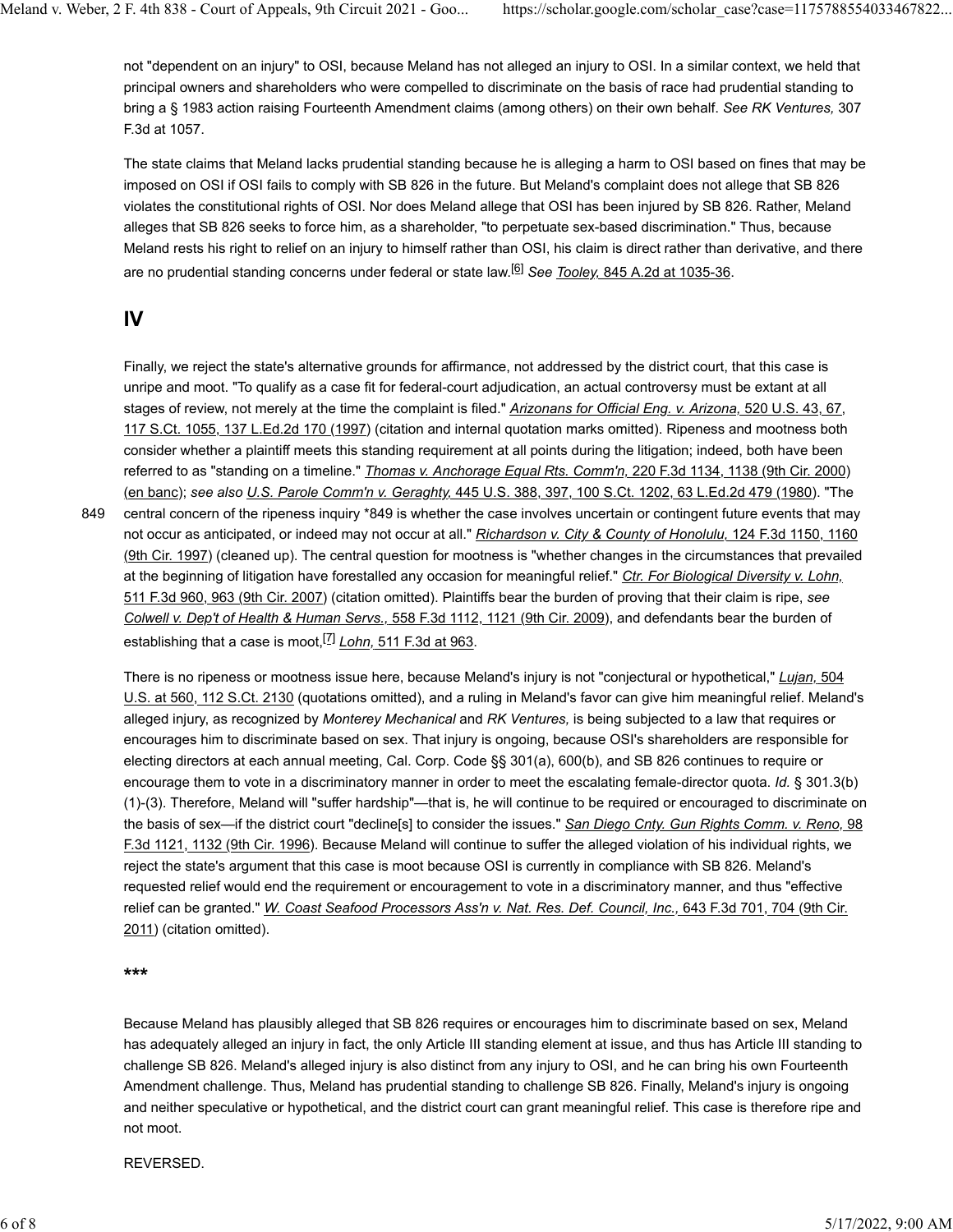# **Appendix**

SB 826 added sections 301.3 and 2115.5 to the California Corporations Code. Section 301.3 reads: [\\*850](https://scholar.google.com/scholar_case?case=1175788554033467822&q=Mehland+v+Weber&hl=en&as_sdt=2003#p850) (a) No later than the close of the 2019 calendar year, a publicly held domestic or foreign corporation whose principal executive offices, according to the corporation's SEC 10-K form, are located in California shall have a minimum of one female director on its board. A corporation may increase the number of directors on its board to comply with this section. [850](https://scholar.google.com/scholar_case?case=1175788554033467822&q=Mehland+v+Weber&hl=en&as_sdt=2003#p850)

(b) No later than the close of the 2021 calendar year, a publicly held domestic or foreign corporation whose principal executive offices, according to the corporation's SEC 10-K form, are located in California shall comply with the following:

(1) If its number of directors is six or more, the corporation shall have a minimum of three female directors.

(2) If its number of directors is five, the corporation shall have a minimum of two female directors.

(3) If its number of directors is four or fewer, the corporation shall have a minimum of one female director.

(c) No later than July 1, 2019, the Secretary of State shall publish a report on its internet website documenting the number of domestic and foreign corporations whose principal executive offices, according to the corporation's SEC 10-K form, are located in California and who have at least one female director.

(d) No later than March 1, 2020, and annually thereafter, the Secretary of State shall publish a report on its internet website regarding, at a minimum, information required by subdivision (c) of Section 301.4 and all of the following:

(1) The number of corporations subject to this section that were in compliance with the requirements of this section during at least one point during the preceding calendar year.

(2) The number of publicly held corporations that moved their United States headquarters to California from another state or out of California into another state during the preceding calendar year.

(3) The number of publicly held corporations that were subject to this section during the preceding year, but are no longer publicly traded.

(e)(1) The Secretary of State may adopt regulations to implement this section. The Secretary of State may impose fines for violations of this section as follows:

(A) For failure to timely file board member information with the Secretary of State pursuant to a regulation adopted pursuant to this paragraph, the amount of one hundred thousand dollars (\$100,000).

(B) For a first violation, the amount of one hundred thousand dollars (\$100,000).

(c) For a second or subsequent violation, the amount of three hundred thousand dollars (\$300,000).

(2) For the purposes of this subdivision, each director seat required by this section to be held by a female, which is not held by a female during at least a portion of a calendar year, shall count as a violation.

(3) For purposes of this subdivision, a female director having held a seat for at least a portion of the year shall not be a violation.

(4) Fines collected pursuant to this section shall be available, upon appropriation by the Legislature, for use by the Secretary of State to offset the cost of administering this section.

(f) For purposes of this section, the following definitions apply:

(1) "Female" means an individual who self-identifies her gender as a woman, without regard to the individual's designated sex at birth.

[\\*851](https://scholar.google.com/scholar_case?case=1175788554033467822&q=Mehland+v+Weber&hl=en&as_sdt=2003#p851) (2) "Publicly held corporation" means a corporation with outstanding shares listed on a major United States stock exchange. [851](https://scholar.google.com/scholar_case?case=1175788554033467822&q=Mehland+v+Weber&hl=en&as_sdt=2003#p851)